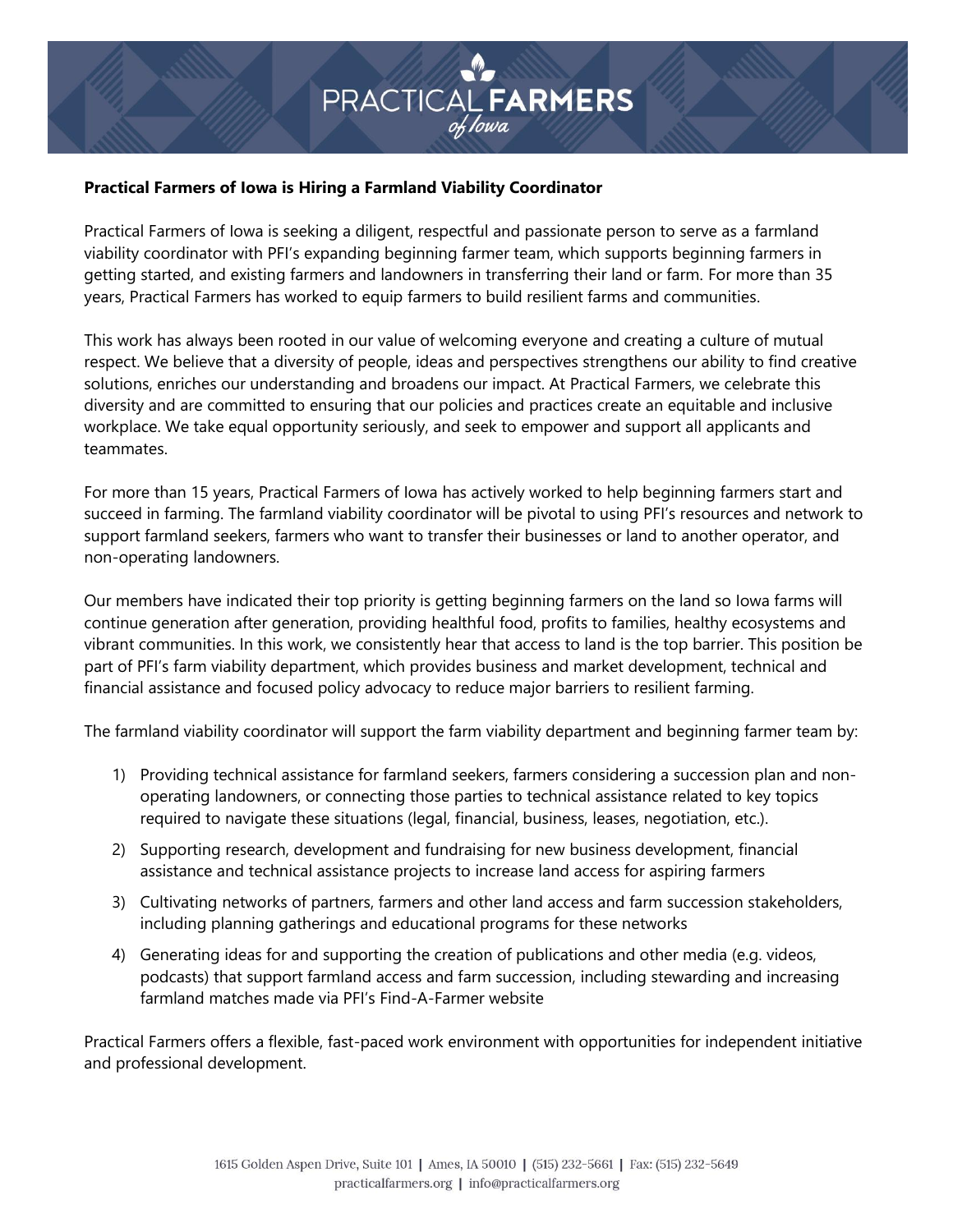

### **Duties**

- Provide technical assistance to aspiring farmers, farmers considering a succession plan and nonoperating landowners
- Plan and facilitate educational and networking events for farmland access stakeholders and nonoperating landowners
- Grow and facilitate networks of farmland access stakeholders and non-operating landowners
- Maintain and improve PFI's Find-A-Farmer website
- Write articles and stories for PFI publications on farm transfer topics
- Support proposals for grant or fee-for-service funding opportunities
- Develop and manage partner relationships related to farmland access and farm succession that leverage both organizations' work toward PFI's farmland access goals
- Respond to general inquiries and requests for resources from PFI members and the public on land access, farm transfer and non-operating landowner topics
- Other duties as assigned or volunteered to support department or team projects

### **Required Qualifications and Characteristics**

- Knowledge of land access, farm succession and farm transfer challenges and solutions
- Strong writing skills
- Strong customer service skills
- Good interpersonal communication skills
- Experience with Microsoft Word and Excel
- Ability to work efficiently and accurately in a fast-paced team environment
- Ability to meet deadlines
- Meticulous attention to detail and commitment to high-quality work
- Ability to give and take constructive, respectful feedback
- Ability to learn quickly

## **Desired Qualifications and Characteristics**

- Event planning and logistics coordination skills
- Grant writing skills
- Data collection and analysis skills
- Knowledge of Midwestern agriculture and beginning farmer issues
- Knowledge of barriers and challenges for farmers of color
- Two years of professional experience